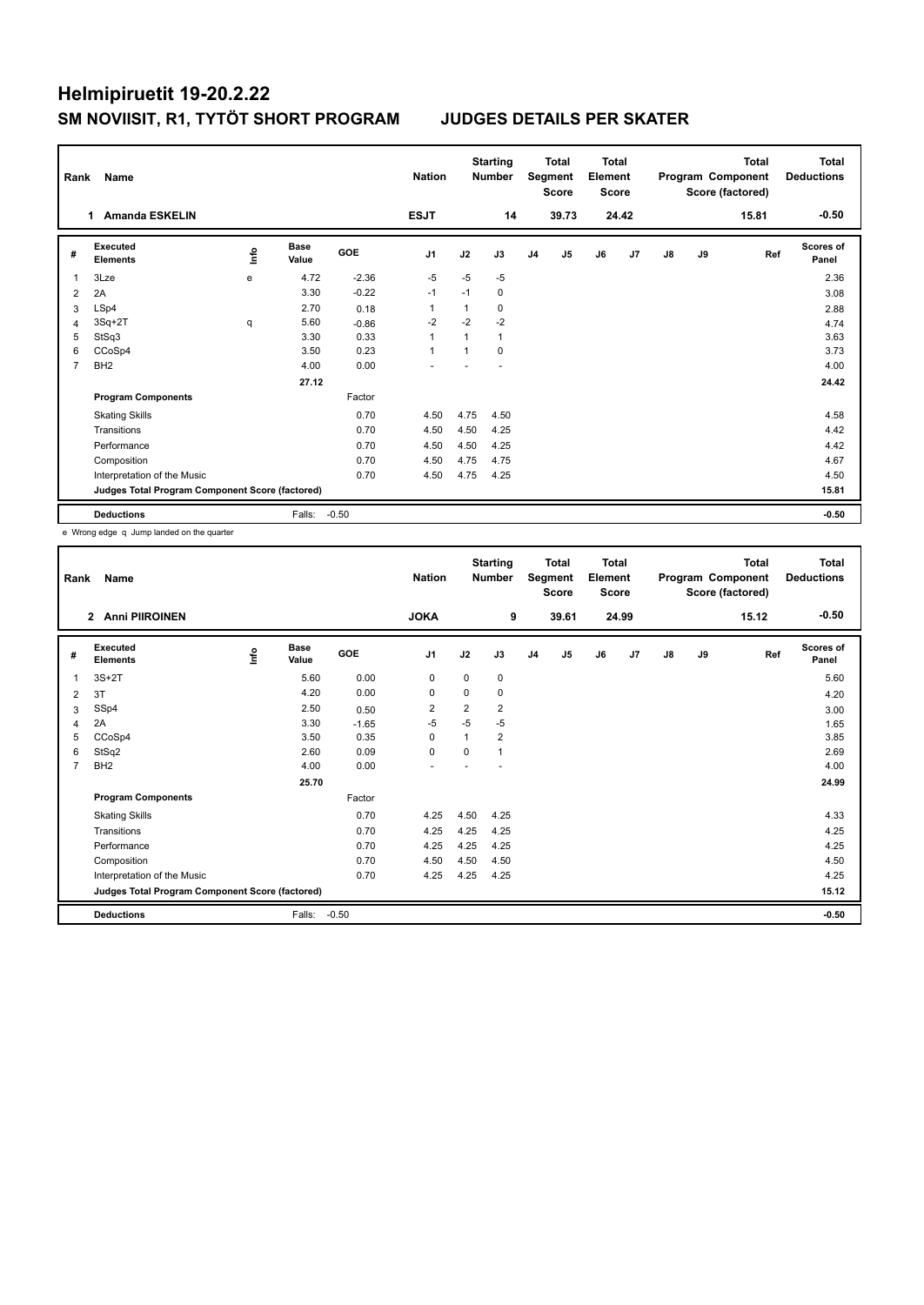| Rank           | Name                                            |         |                      |            | <b>Nation</b>  |          | <b>Starting</b><br><b>Number</b> |                | <b>Total</b><br>Segment<br><b>Score</b> | <b>Total</b><br>Element<br><b>Score</b> |       |               |    | <b>Total</b><br>Program Component<br>Score (factored) | Total<br><b>Deductions</b> |
|----------------|-------------------------------------------------|---------|----------------------|------------|----------------|----------|----------------------------------|----------------|-----------------------------------------|-----------------------------------------|-------|---------------|----|-------------------------------------------------------|----------------------------|
|                | Venia HAUTALAHTI<br>3                           |         |                      |            | <b>TAPTL</b>   |          | 5                                |                | 37.08                                   |                                         | 22.16 |               |    | 15.42                                                 | $-0.50$                    |
| #              | Executed<br><b>Elements</b>                     | Info    | <b>Base</b><br>Value | <b>GOE</b> | J <sub>1</sub> | J2       | J3                               | J <sub>4</sub> | J5                                      | J6                                      | J7    | $\mathsf{J}8$ | J9 | Ref                                                   | Scores of<br>Panel         |
| 1              | $3Sq+2T$                                        | q       | 5.60                 | $-0.86$    | $-2$           | $-2$     | $-2$                             |                |                                         |                                         |       |               |    |                                                       | 4.74                       |
| 2              | 3T<                                             | $\prec$ | 3.36                 | $-1.68$    | $-5$           | $-5$     | $-5$                             |                |                                         |                                         |       |               |    |                                                       | 1.68                       |
| 3              | SSp4                                            |         | 2.50                 | 0.00       | $\overline{1}$ | $\Omega$ | $-1$                             |                |                                         |                                         |       |               |    |                                                       | 2.50                       |
| 4              | 2A                                              |         | 3.30                 | $-0.66$    | $-2$           | $-2$     | $-2$                             |                |                                         |                                         |       |               |    |                                                       | 2.64                       |
| 5              | StSq3                                           |         | 3.30                 | 0.33       | $\overline{1}$ |          | $\mathbf{1}$                     |                |                                         |                                         |       |               |    |                                                       | 3.63                       |
| 6              | CCoSp4                                          |         | 3.50                 | 0.47       | $\overline{1}$ |          | $\overline{2}$                   |                |                                         |                                         |       |               |    |                                                       | 3.97                       |
| $\overline{7}$ | BA1                                             |         | 1.00                 | 0.00       |                |          |                                  |                |                                         |                                         |       |               |    |                                                       | 1.00                       |
| 8              | BH <sub>1</sub>                                 |         | 2.00                 | 0.00       |                |          |                                  |                |                                         |                                         |       |               |    |                                                       | 2.00                       |
|                |                                                 |         | 24.56                |            |                |          |                                  |                |                                         |                                         |       |               |    |                                                       | 22.16                      |
|                | <b>Program Components</b>                       |         |                      | Factor     |                |          |                                  |                |                                         |                                         |       |               |    |                                                       |                            |
|                | <b>Skating Skills</b>                           |         |                      | 0.70       | 4.50           | 4.75     | 4.50                             |                |                                         |                                         |       |               |    |                                                       | 4.58                       |
|                | Transitions                                     |         |                      | 0.70       | 4.25           | 4.25     | 4.25                             |                |                                         |                                         |       |               |    |                                                       | 4.25                       |
|                | Performance                                     |         |                      | 0.70       | 4.25           | 4.50     | 4.00                             |                |                                         |                                         |       |               |    |                                                       | 4.25                       |
|                | Composition                                     |         |                      | 0.70       | 4.75           | 5.00     | 4.50                             |                |                                         |                                         |       |               |    |                                                       | 4.75                       |
|                | Interpretation of the Music                     |         |                      | 0.70       | 4.25           | 4.25     | 4.00                             |                |                                         |                                         |       |               |    |                                                       | 4.17                       |
|                | Judges Total Program Component Score (factored) |         |                      |            |                |          |                                  |                |                                         |                                         |       |               |    |                                                       | 15.42                      |
|                | <b>Deductions</b>                               |         | Falls:               | $-0.50$    |                |          |                                  |                |                                         |                                         |       |               |    |                                                       | $-0.50$                    |

< Under-rotated jump q Jump landed on the quarter

| Rank | <b>Name</b>                                     |    |                      |         | <b>Nation</b>            |          | <b>Starting</b><br><b>Number</b> |                | <b>Total</b><br>Segment<br><b>Score</b> | <b>Total</b><br>Element<br><b>Score</b> |       |               |    | <b>Total</b><br>Program Component<br>Score (factored) | <b>Total</b><br><b>Deductions</b> |
|------|-------------------------------------------------|----|----------------------|---------|--------------------------|----------|----------------------------------|----------------|-----------------------------------------|-----------------------------------------|-------|---------------|----|-------------------------------------------------------|-----------------------------------|
|      | 4 Natalia PALAHI                                |    |                      |         | <b>JOKA</b>              |          | 13                               |                | 33.81                                   |                                         | 20.07 |               |    | 14.24                                                 | $-0.50$                           |
| #    | Executed<br><b>Elements</b>                     | ۴٥ | <b>Base</b><br>Value | GOE     | J <sub>1</sub>           | J2       | J3                               | J <sub>4</sub> | J5                                      | J6                                      | J7    | $\mathsf{J}8$ | J9 | Ref                                                   | <b>Scores of</b><br>Panel         |
| 1    | 3S                                              |    | 4.30                 | $-2.15$ | -5                       | $-5$     | $-5$                             |                |                                         |                                         |       |               |    |                                                       | 2.15                              |
| 2    | 2A                                              |    | 3.30                 | 0.00    | 0                        | 0        | 0                                |                |                                         |                                         |       |               |    |                                                       | 3.30                              |
| 3    | CCoSp4                                          |    | 3.50                 | 0.00    | 0                        | $\Omega$ | 0                                |                |                                         |                                         |       |               |    |                                                       | 3.50                              |
| 4    | $2F+2T$                                         |    | 3.10                 | 0.00    | $\Omega$                 | $\Omega$ | 0                                |                |                                         |                                         |       |               |    |                                                       | 3.10                              |
| 5    | StSq2                                           |    | 2.60                 | 0.00    | $\mathbf 0$              | $\Omega$ | 0                                |                |                                         |                                         |       |               |    |                                                       | 2.60                              |
| 6    | SSp4                                            |    | 2.50                 | $-0.08$ | $\mathbf 0$              | $\Omega$ | $-1$                             |                |                                         |                                         |       |               |    |                                                       | 2.42                              |
| 7    | BA1                                             |    | 1.00                 | 0.00    | $\overline{\phantom{a}}$ |          |                                  |                |                                         |                                         |       |               |    |                                                       | 1.00                              |
| 8    | BH <sub>1</sub>                                 |    | 2.00                 | 0.00    |                          |          |                                  |                |                                         |                                         |       |               |    |                                                       | 2.00                              |
|      |                                                 |    | 22.30                |         |                          |          |                                  |                |                                         |                                         |       |               |    |                                                       | 20.07                             |
|      | <b>Program Components</b>                       |    |                      | Factor  |                          |          |                                  |                |                                         |                                         |       |               |    |                                                       |                                   |
|      | <b>Skating Skills</b>                           |    |                      | 0.70    | 4.00                     | 4.50     | 4.00                             |                |                                         |                                         |       |               |    |                                                       | 4.17                              |
|      | Transitions                                     |    |                      | 0.70    | 4.00                     | 4.25     | 4.00                             |                |                                         |                                         |       |               |    |                                                       | 4.08                              |
|      | Performance                                     |    |                      | 0.70    | 4.00                     | 4.00     | 3.75                             |                |                                         |                                         |       |               |    |                                                       | 3.92                              |
|      | Composition                                     |    |                      | 0.70    | 4.25                     | 4.25     | 4.25                             |                |                                         |                                         |       |               |    |                                                       | 4.25                              |
|      | Interpretation of the Music                     |    |                      | 0.70    | 4.00                     | 4.00     | 3.75                             |                |                                         |                                         |       |               |    |                                                       | 3.92                              |
|      | Judges Total Program Component Score (factored) |    |                      |         |                          |          |                                  |                |                                         |                                         |       |               |    |                                                       | 14.24                             |
|      | <b>Deductions</b>                               |    | Falls:               | $-0.50$ |                          |          |                                  |                |                                         |                                         |       |               |    |                                                       | $-0.50$                           |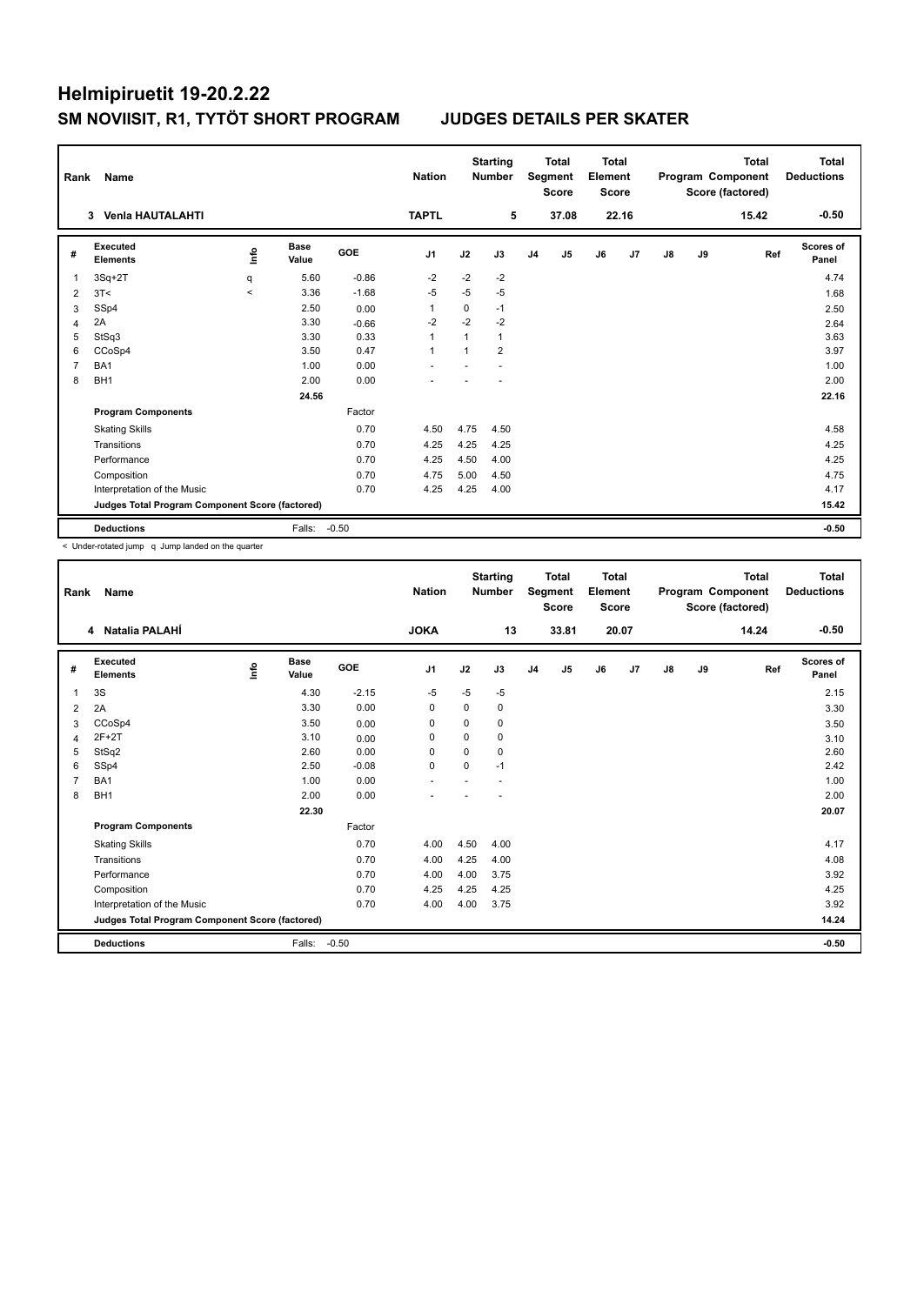| Rank           | Name                                            |    | <b>Nation</b>        |            | <b>Starting</b><br><b>Number</b> |             | <b>Total</b><br>Segment<br><b>Score</b> | <b>Total</b><br>Element<br><b>Score</b> |       |    |                | <b>Total</b><br>Program Component<br>Score (factored) | <b>Total</b><br><b>Deductions</b> |       |                    |
|----------------|-------------------------------------------------|----|----------------------|------------|----------------------------------|-------------|-----------------------------------------|-----------------------------------------|-------|----|----------------|-------------------------------------------------------|-----------------------------------|-------|--------------------|
|                | <b>Minea HELSKE</b><br>5                        |    |                      |            | <b>ESJT</b>                      |             | 4                                       |                                         | 33.36 |    | 19.38          |                                                       |                                   | 14.48 | $-0.50$            |
| #              | <b>Executed</b><br><b>Elements</b>              | ۴٥ | <b>Base</b><br>Value | <b>GOE</b> | J <sub>1</sub>                   | J2          | J3                                      | J <sub>4</sub>                          | J5    | J6 | J <sub>7</sub> | J8                                                    | J9                                | Ref   | Scores of<br>Panel |
| 1              | 3Sq                                             | q  | 4.30                 | $-2.15$    | $-5$                             | $-5$        | $-5$                                    |                                         |       |    |                |                                                       |                                   |       | 2.15               |
| $\overline{2}$ | 2A                                              |    | 3.30                 | 0.11       | $\overline{1}$                   | $\mathbf 0$ | $\mathbf 0$                             |                                         |       |    |                |                                                       |                                   |       | 3.41               |
| 3              | SSp2                                            |    | 1.60                 | 0.21       | $\overline{2}$                   |             | $\mathbf{1}$                            |                                         |       |    |                |                                                       |                                   |       | 1.81               |
| $\overline{4}$ | StSq2                                           |    | 2.60                 | 0.09       | 1                                | $\Omega$    | $\Omega$                                |                                         |       |    |                |                                                       |                                   |       | 2.69               |
| 5              | $2F+2T$                                         |    | 3.10                 | 0.12       | $\overline{1}$                   | $\Omega$    | $\mathbf{1}$                            |                                         |       |    |                |                                                       |                                   |       | 3.22               |
| 6              | CCoSp3                                          |    | 3.00                 | 0.10       | $\overline{1}$                   | $\Omega$    | $\Omega$                                |                                         |       |    |                |                                                       |                                   |       | 3.10               |
| $\overline{7}$ | BA1                                             |    | 1.00                 | 0.00       |                                  |             |                                         |                                         |       |    |                |                                                       |                                   |       | 1.00               |
| 8              | BH <sub>1</sub>                                 |    | 2.00                 | 0.00       |                                  |             |                                         |                                         |       |    |                |                                                       |                                   |       | 2.00               |
|                |                                                 |    | 20.90                |            |                                  |             |                                         |                                         |       |    |                |                                                       |                                   |       | 19.38              |
|                | <b>Program Components</b>                       |    |                      | Factor     |                                  |             |                                         |                                         |       |    |                |                                                       |                                   |       |                    |
|                | <b>Skating Skills</b>                           |    |                      | 0.70       | 4.50                             | 4.00        | 4.25                                    |                                         |       |    |                |                                                       |                                   |       | 4.25               |
|                | Transitions                                     |    |                      | 0.70       | 4.25                             | 3.50        | 4.00                                    |                                         |       |    |                |                                                       |                                   |       | 3.92               |
|                | Performance                                     |    |                      | 0.70       | 4.25                             | 4.00        | 4.25                                    |                                         |       |    |                |                                                       |                                   |       | 4.17               |
|                | Composition                                     |    |                      | 0.70       | 4.25                             | 4.00        | 4.50                                    |                                         |       |    |                |                                                       |                                   |       | 4.25               |
|                | Interpretation of the Music                     |    |                      | 0.70       | 4.25                             | 3.75        | 4.25                                    |                                         |       |    |                |                                                       |                                   |       | 4.08               |
|                | Judges Total Program Component Score (factored) |    |                      |            |                                  |             |                                         |                                         |       |    |                |                                                       |                                   |       | 14.48              |
|                | <b>Deductions</b>                               |    | Falls:               | $-0.50$    |                                  |             |                                         |                                         |       |    |                |                                                       |                                   |       | $-0.50$            |

q Jump landed on the quarter

| Rank | Name                                            |          |                      |         | <b>Nation</b>  |                | <b>Starting</b><br><b>Number</b> |                | <b>Total</b><br>Segment<br><b>Score</b> | Total<br>Element<br><b>Score</b> |       |    |    | Total<br>Program Component<br>Score (factored) | <b>Total</b><br><b>Deductions</b> |
|------|-------------------------------------------------|----------|----------------------|---------|----------------|----------------|----------------------------------|----------------|-----------------------------------------|----------------------------------|-------|----|----|------------------------------------------------|-----------------------------------|
|      | <b>Emilia SUSI</b><br>6                         |          |                      |         | <b>LRTL</b>    |                | 6                                |                | 30.53                                   |                                  | 14.60 |    |    | 15.93                                          | 0.00                              |
| #    | Executed<br><b>Elements</b>                     | ۴        | <b>Base</b><br>Value | GOE     | J <sub>1</sub> | J2             | J3                               | J <sub>4</sub> | J5                                      | J6                               | J7    | J8 | J9 | Ref                                            | <b>Scores of</b><br>Panel         |
| 1    | 2A<                                             | $\hat{}$ | 2.64                 | $-0.62$ | $-2$           | $-2$           | $-3$                             |                |                                         |                                  |       |    |    |                                                | 2.02                              |
| 2    | 2Lz!                                            |          | 2.10                 | $-0.35$ | $-1$           | $-2$           | $-2$                             |                |                                         |                                  |       |    |    |                                                | 1.75                              |
| 3    | CCoSp3                                          |          | 3.00                 | 0.60    | $\overline{2}$ | $\overline{2}$ | $\overline{2}$                   |                |                                         |                                  |       |    |    |                                                | 3.60                              |
| 4    | StSq1                                           |          | 1.80                 | 0.12    | 1              | $\Omega$       | 1                                |                |                                         |                                  |       |    |    |                                                | 1.92                              |
| 5    | $2F+2T$                                         |          | 3.10                 | 0.06    | 0              |                | 0                                |                |                                         |                                  |       |    |    |                                                | 3.16                              |
| 6    | LSp2                                            |          | 1.90                 | 0.25    | $\mathbf{1}$   |                | $\overline{2}$                   |                |                                         |                                  |       |    |    |                                                | 2.15                              |
|      |                                                 |          | 14.54                |         |                |                |                                  |                |                                         |                                  |       |    |    |                                                | 14.60                             |
|      | <b>Program Components</b>                       |          |                      | Factor  |                |                |                                  |                |                                         |                                  |       |    |    |                                                |                                   |
|      | <b>Skating Skills</b>                           |          |                      | 0.70    | 4.50           | 4.25           | 4.50                             |                |                                         |                                  |       |    |    |                                                | 4.42                              |
|      | Transitions                                     |          |                      | 0.70    | 4.50           | 4.50           | 4.50                             |                |                                         |                                  |       |    |    |                                                | 4.50                              |
|      | Performance                                     |          |                      | 0.70    | 4.75           | 4.50           | 4.50                             |                |                                         |                                  |       |    |    |                                                | 4.58                              |
|      | Composition                                     |          |                      | 0.70    | 4.75           | 4.75           | 4.75                             |                |                                         |                                  |       |    |    |                                                | 4.75                              |
|      | Interpretation of the Music                     |          |                      | 0.70    | 4.50           | 4.50           | 4.50                             |                |                                         |                                  |       |    |    |                                                | 4.50                              |
|      | Judges Total Program Component Score (factored) |          |                      |         |                |                |                                  |                |                                         |                                  |       |    |    |                                                | 15.93                             |
|      | <b>Deductions</b>                               |          |                      |         |                |                |                                  |                |                                         |                                  |       |    |    |                                                | 0.00                              |

< Under-rotated jump ! Not clear edge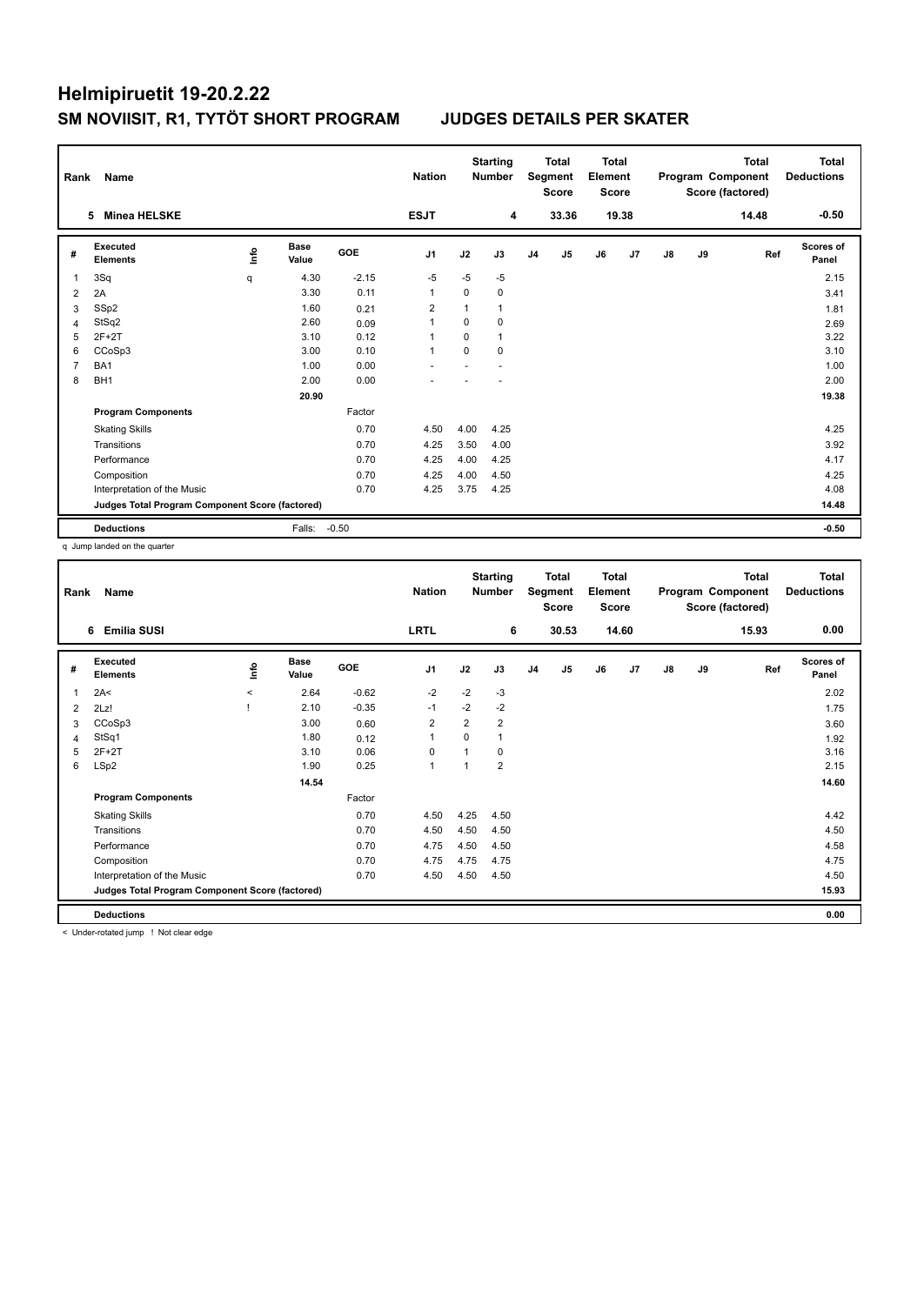| Rank           | Name<br>Pinja TOIVANEN<br>$\overline{7}$        |         | <b>Nation</b><br><b>JOKA</b> |            | <b>Starting</b><br><b>Number</b><br>12 |          | Total<br>Segment<br><b>Score</b><br>27.45 | <b>Total</b><br>Element<br><b>Score</b> | 14.13 |    |    | <b>Total</b><br>Program Component<br>Score (factored)<br>13.82 | <b>Total</b><br><b>Deductions</b><br>$-0.50$ |     |                           |
|----------------|-------------------------------------------------|---------|------------------------------|------------|----------------------------------------|----------|-------------------------------------------|-----------------------------------------|-------|----|----|----------------------------------------------------------------|----------------------------------------------|-----|---------------------------|
|                |                                                 |         |                              |            |                                        |          |                                           |                                         |       |    |    |                                                                |                                              |     |                           |
| #              | Executed<br><b>Elements</b>                     | info    | <b>Base</b><br>Value         | <b>GOE</b> | J <sub>1</sub>                         | J2       | J3                                        | J4                                      | J5    | J6 | J7 | $\mathsf{J}8$                                                  | J9                                           | Ref | <b>Scores of</b><br>Panel |
| 1              | 2A<                                             | $\prec$ | 2.64                         | $-1.32$    | $-5$                                   | $-5$     | $-5$                                      |                                         |       |    |    |                                                                |                                              |     | 1.32                      |
| $\overline{2}$ | $2F+2T$                                         |         | 3.10                         | 0.00       | 0                                      | 0        | 0                                         |                                         |       |    |    |                                                                |                                              |     | 3.10                      |
| 3              | StSq1                                           |         | 1.80                         | 0.00       | 0                                      | 0        | 0                                         |                                         |       |    |    |                                                                |                                              |     | 1.80                      |
| 4              | SSp4                                            |         | 2.50                         | 0.33       | $\overline{2}$                         |          |                                           |                                         |       |    |    |                                                                |                                              |     | 2.83                      |
| 5              | 2Lo                                             |         | 1.70                         | 0.00       | 0                                      | $\Omega$ | 0                                         |                                         |       |    |    |                                                                |                                              |     | 1.70                      |
| 6              | CCoSp4                                          |         | 3.50                         | $-0.12$    | 0                                      | 0        | $-1$                                      |                                         |       |    |    |                                                                |                                              |     | 3.38                      |
|                |                                                 |         | 15.24                        |            |                                        |          |                                           |                                         |       |    |    |                                                                |                                              |     | 14.13                     |
|                | <b>Program Components</b>                       |         |                              | Factor     |                                        |          |                                           |                                         |       |    |    |                                                                |                                              |     |                           |
|                | <b>Skating Skills</b>                           |         |                              | 0.70       | 4.25                                   | 4.00     | 3.75                                      |                                         |       |    |    |                                                                |                                              |     | 4.00                      |
|                | Transitions                                     |         |                              | 0.70       | 4.00                                   | 4.00     | 3.75                                      |                                         |       |    |    |                                                                |                                              |     | 3.92                      |
|                | Performance                                     |         |                              | 0.70       | 4.00                                   | 3.75     | 3.75                                      |                                         |       |    |    |                                                                |                                              |     | 3.83                      |
|                | Composition                                     |         |                              | 0.70       | 4.25                                   | 4.25     | 4.00                                      |                                         |       |    |    |                                                                |                                              |     | 4.17                      |
|                | Interpretation of the Music                     |         |                              | 0.70       | 4.25                                   | 3.75     | 3.50                                      |                                         |       |    |    |                                                                |                                              |     | 3.83                      |
|                | Judges Total Program Component Score (factored) |         |                              |            |                                        |          |                                           |                                         |       |    |    |                                                                |                                              |     | 13.82                     |
|                | <b>Deductions</b>                               |         | Falls:                       | $-0.50$    |                                        |          |                                           |                                         |       |    |    |                                                                |                                              |     | $-0.50$                   |

< Under-rotated jump

| Rank | Name<br><b>Enniina PAAVOLA</b><br>8             |          |                      |         | <b>Nation</b>  |                | <b>Starting</b><br>Number |                | <b>Total</b><br>Segment<br><b>Score</b> | <b>Total</b><br>Element<br><b>Score</b> |                |    |    | <b>Total</b><br>Program Component<br>Score (factored) | <b>Total</b><br><b>Deductions</b> |
|------|-------------------------------------------------|----------|----------------------|---------|----------------|----------------|---------------------------|----------------|-----------------------------------------|-----------------------------------------|----------------|----|----|-------------------------------------------------------|-----------------------------------|
|      |                                                 |          |                      |         | <b>TL</b>      |                | 11                        |                | 27.15                                   |                                         | 14.28          |    |    | 13.37                                                 | $-0.50$                           |
| #    | Executed<br><b>Elements</b>                     | ۴ů       | <b>Base</b><br>Value | GOE     | J <sub>1</sub> | J2             | J3                        | J <sub>4</sub> | J5                                      | J6                                      | J <sub>7</sub> | J8 | J9 | Ref                                                   | Scores of<br>Panel                |
| 1    | 2F                                              |          | 1.80                 | $-0.54$ | $-3$           | $-2$           | $-4$                      |                |                                         |                                         |                |    |    |                                                       | 1.26                              |
| 2    | 2A<                                             | $\hat{}$ | 2.64                 | $-1.32$ | $-5$           | $-5$           | $-5$                      |                |                                         |                                         |                |    |    |                                                       | 1.32                              |
| 3    | SSp4                                            |          | 2.50                 | 0.08    | $\mathbf{1}$   | $\Omega$       | 0                         |                |                                         |                                         |                |    |    |                                                       | 2.58                              |
| 4    | StSq2                                           |          | 2.60                 | $-0.26$ | $-1$           | $-1$           | $-1$                      |                |                                         |                                         |                |    |    |                                                       | 2.34                              |
| 5    | 2Lz!+2T                                         |          | 3.40                 | $-0.35$ | $-1$           | $-2$           | $-2$                      |                |                                         |                                         |                |    |    |                                                       | 3.05                              |
| 6    | CCoSp4                                          |          | 3.50                 | 0.23    | $\mathbf{1}$   | $\overline{1}$ | 0                         |                |                                         |                                         |                |    |    |                                                       | 3.73                              |
|      |                                                 |          | 16.44                |         |                |                |                           |                |                                         |                                         |                |    |    |                                                       | 14.28                             |
|      | <b>Program Components</b>                       |          |                      | Factor  |                |                |                           |                |                                         |                                         |                |    |    |                                                       |                                   |
|      | <b>Skating Skills</b>                           |          |                      | 0.70    | 4.00           | 3.75           | 3.75                      |                |                                         |                                         |                |    |    |                                                       | 3.83                              |
|      | Transitions                                     |          |                      | 0.70    | 3.75           | 3.75           | 3.75                      |                |                                         |                                         |                |    |    |                                                       | 3.75                              |
|      | Performance                                     |          |                      | 0.70    | 3.75           | 3.75           | 3.75                      |                |                                         |                                         |                |    |    |                                                       | 3.75                              |
|      | Composition                                     |          |                      | 0.70    | 4.00           | 4.00           | 4.00                      |                |                                         |                                         |                |    |    |                                                       | 4.00                              |
|      | Interpretation of the Music                     |          |                      | 0.70    | 3.75           | 3.75           | 3.75                      |                |                                         |                                         |                |    |    |                                                       | 3.75                              |
|      | Judges Total Program Component Score (factored) |          |                      |         |                |                |                           |                |                                         |                                         |                |    |    |                                                       | 13.37                             |
|      | <b>Deductions</b>                               |          | Falls:               | $-0.50$ |                |                |                           |                |                                         |                                         |                |    |    |                                                       | $-0.50$                           |
|      | .                                               |          |                      |         |                |                |                           |                |                                         |                                         |                |    |    |                                                       |                                   |

< Under-rotated jump ! Not clear edge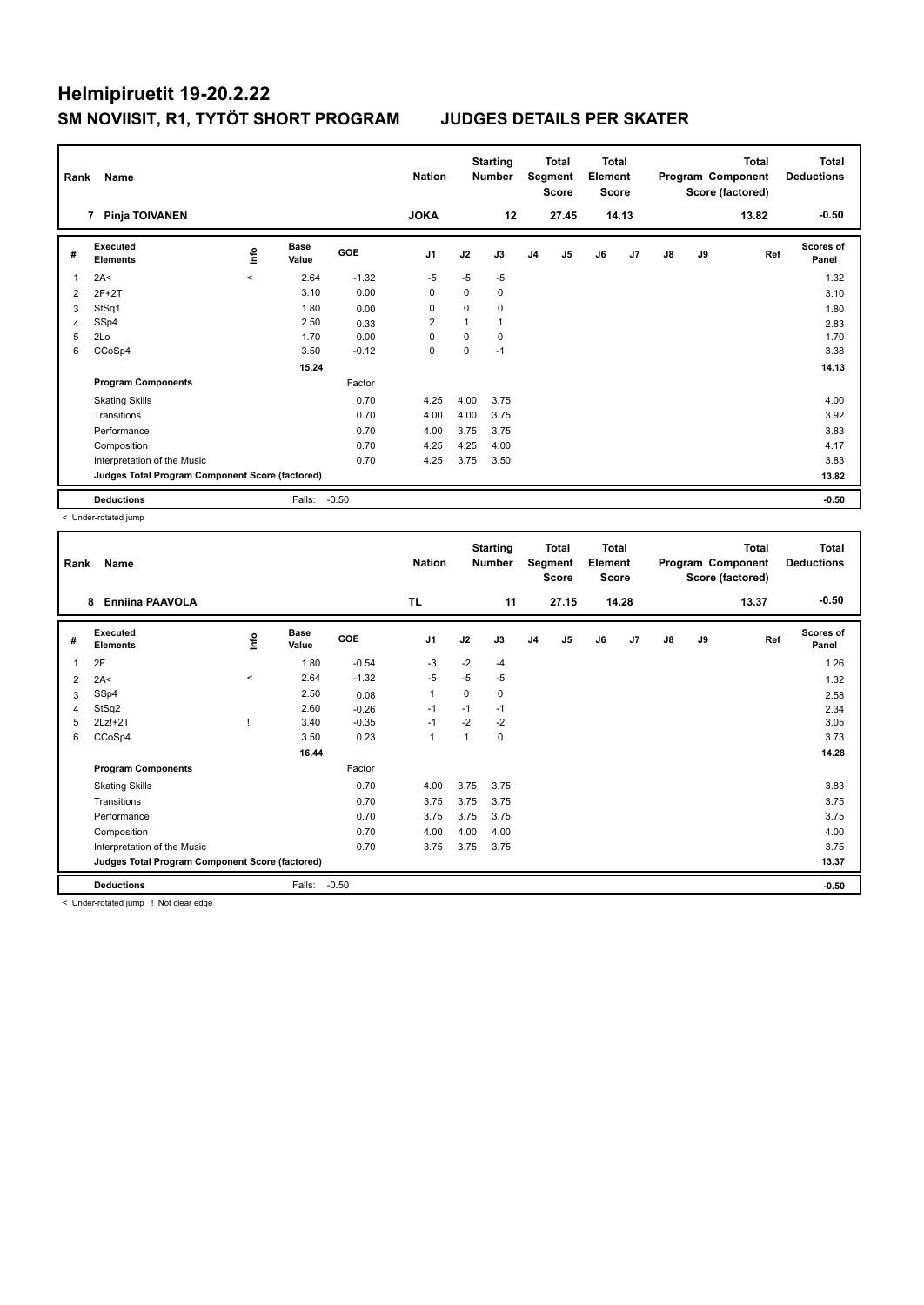| Rank | Name                                            |    |                      |            | <b>Nation</b>  |          | <b>Starting</b><br>Number |                | <b>Total</b><br>Segment<br><b>Score</b> | <b>Total</b><br>Element<br><b>Score</b> |       |    |    | <b>Total</b><br>Program Component<br>Score (factored) | <b>Total</b><br><b>Deductions</b> |
|------|-------------------------------------------------|----|----------------------|------------|----------------|----------|---------------------------|----------------|-----------------------------------------|-----------------------------------------|-------|----|----|-------------------------------------------------------|-----------------------------------|
|      | <b>Telma HUOPAINEN</b><br>9                     |    |                      |            | <b>SATU</b>    |          | 15                        |                | 26.65                                   |                                         | 13.89 |    |    | 13.26                                                 | $-0.50$                           |
| #    | Executed<br><b>Elements</b>                     | ۴٥ | <b>Base</b><br>Value | <b>GOE</b> | J <sub>1</sub> | J2       | J3                        | J <sub>4</sub> | J <sub>5</sub>                          | J6                                      | J7    | J8 | J9 | Ref                                                   | <b>Scores of</b><br>Panel         |
| 1    | 2Lz!                                            |    | 2.10                 | $-0.35$    | $-1$           | $-2$     | $-2$                      |                |                                         |                                         |       |    |    |                                                       | 1.75                              |
| 2    | 2A<<                                            | << | 1.10                 | $-0.55$    | $-5$           | $-5$     | $-5$                      |                |                                         |                                         |       |    |    |                                                       | 0.55                              |
| 3    | SSp4                                            |    | 2.50                 | 0.33       | 2              |          | $\mathbf{1}$              |                |                                         |                                         |       |    |    |                                                       | 2.83                              |
| 4    | $2F+2T$                                         |    | 3.10                 | $-0.06$    | $\mathbf 0$    | $\Omega$ | $-1$                      |                |                                         |                                         |       |    |    |                                                       | 3.04                              |
| 5    | CCoSp4                                          |    | 3.50                 | $-0.12$    | 0              | 0        | $-1$                      |                |                                         |                                         |       |    |    |                                                       | 3.38                              |
| 6    | StSq2                                           |    | 2.60                 | $-0.26$    | $-1$           | $-1$     | $-1$                      |                |                                         |                                         |       |    |    |                                                       | 2.34                              |
|      |                                                 |    | 14.90                |            |                |          |                           |                |                                         |                                         |       |    |    |                                                       | 13.89                             |
|      | <b>Program Components</b>                       |    |                      | Factor     |                |          |                           |                |                                         |                                         |       |    |    |                                                       |                                   |
|      | <b>Skating Skills</b>                           |    |                      | 0.70       | 4.00           | 3.75     | 3.50                      |                |                                         |                                         |       |    |    |                                                       | 3.75                              |
|      | Transitions                                     |    |                      | 0.70       | 3.75           | 3.75     | 3.75                      |                |                                         |                                         |       |    |    |                                                       | 3.75                              |
|      | Performance                                     |    |                      | 0.70       | 3.75           | 3.75     | 3.50                      |                |                                         |                                         |       |    |    |                                                       | 3.67                              |
|      | Composition                                     |    |                      | 0.70       | 4.00           | 4.00     | 4.00                      |                |                                         |                                         |       |    |    |                                                       | 4.00                              |
|      | Interpretation of the Music                     |    |                      | 0.70       | 3.75           | 3.75     | 3.75                      |                |                                         |                                         |       |    |    |                                                       | 3.75                              |
|      | Judges Total Program Component Score (factored) |    |                      |            |                |          |                           |                |                                         |                                         |       |    |    |                                                       | 13.26                             |
|      | <b>Deductions</b>                               |    | Falls:               | $-0.50$    |                |          |                           |                |                                         |                                         |       |    |    |                                                       | $-0.50$                           |

<< Downgraded jump ! Not clear edge

| Rank | Name                                            |                     |                      |         | <b>Nation</b>  |          | <b>Starting</b><br><b>Number</b> |                | <b>Total</b><br>Segment<br><b>Score</b> | Total<br>Element<br><b>Score</b> |       |               |    | <b>Total</b><br>Program Component<br>Score (factored) | <b>Total</b><br><b>Deductions</b> |
|------|-------------------------------------------------|---------------------|----------------------|---------|----------------|----------|----------------------------------|----------------|-----------------------------------------|----------------------------------|-------|---------------|----|-------------------------------------------------------|-----------------------------------|
| 10   | Katja BRANDENBURG                               |                     |                      |         | <b>TL</b>      |          | 3                                |                | 26.53                                   |                                  | 13.26 |               |    | 13.77                                                 | $-0.50$                           |
| #    | Executed<br><b>Elements</b>                     | ۴ů                  | <b>Base</b><br>Value | GOE     | J <sub>1</sub> | J2       | J3                               | J <sub>4</sub> | J5                                      | J6                               | J7    | $\mathsf{J}8$ | J9 | Ref                                                   | Scores of<br>Panel                |
| 1    | 3S<                                             | $\hat{\phantom{a}}$ | 3.44                 | $-1.72$ | $-5$           | $-5$     | -5                               |                |                                         |                                  |       |               |    |                                                       | 1.72                              |
| 2    | 2A<<                                            | <<                  | 1.10                 | $-0.40$ | $-4$           | $-3$     | $-4$                             |                |                                         |                                  |       |               |    |                                                       | 0.70                              |
| 3    | CCoSp4                                          |                     | 3.50                 | $-0.12$ | 1              | $-2$     | 0                                |                |                                         |                                  |       |               |    |                                                       | 3.38                              |
| 4    | $2F+2T$                                         |                     | 3.10                 | 0.00    | $\Omega$       | 0        | 0                                |                |                                         |                                  |       |               |    |                                                       | 3.10                              |
| 5    | StSq2                                           |                     | 2.60                 | 0.00    | 0              | $\Omega$ | 0                                |                |                                         |                                  |       |               |    |                                                       | 2.60                              |
| 6    | SSp2                                            |                     | 1.60                 | 0.16    | 1              | 4        | и                                |                |                                         |                                  |       |               |    |                                                       | 1.76                              |
|      |                                                 |                     | 15.34                |         |                |          |                                  |                |                                         |                                  |       |               |    |                                                       | 13.26                             |
|      | <b>Program Components</b>                       |                     |                      | Factor  |                |          |                                  |                |                                         |                                  |       |               |    |                                                       |                                   |
|      | <b>Skating Skills</b>                           |                     |                      | 0.70    | 4.00           | 4.00     | 4.00                             |                |                                         |                                  |       |               |    |                                                       | 4.00                              |
|      | Transitions                                     |                     |                      | 0.70    | 3.75           | 3.50     | 3.75                             |                |                                         |                                  |       |               |    |                                                       | 3.67                              |
|      | Performance                                     |                     |                      | 0.70    | 3.75           | 3.75     | 4.00                             |                |                                         |                                  |       |               |    |                                                       | 3.83                              |
|      | Composition                                     |                     |                      | 0.70    | 4.25           | 4.00     | 4.25                             |                |                                         |                                  |       |               |    |                                                       | 4.17                              |
|      | Interpretation of the Music                     |                     |                      | 0.70    | 4.00           | 4.00     | 4.00                             |                |                                         |                                  |       |               |    |                                                       | 4.00                              |
|      | Judges Total Program Component Score (factored) |                     |                      |         |                |          |                                  |                |                                         |                                  |       |               |    |                                                       | 13.77                             |
|      | <b>Deductions</b>                               |                     | Falls:               | $-0.50$ |                |          |                                  |                |                                         |                                  |       |               |    |                                                       | $-0.50$                           |
|      |                                                 |                     |                      |         |                |          |                                  |                |                                         |                                  |       |               |    |                                                       |                                   |

< Under-rotated jump << Downgraded jump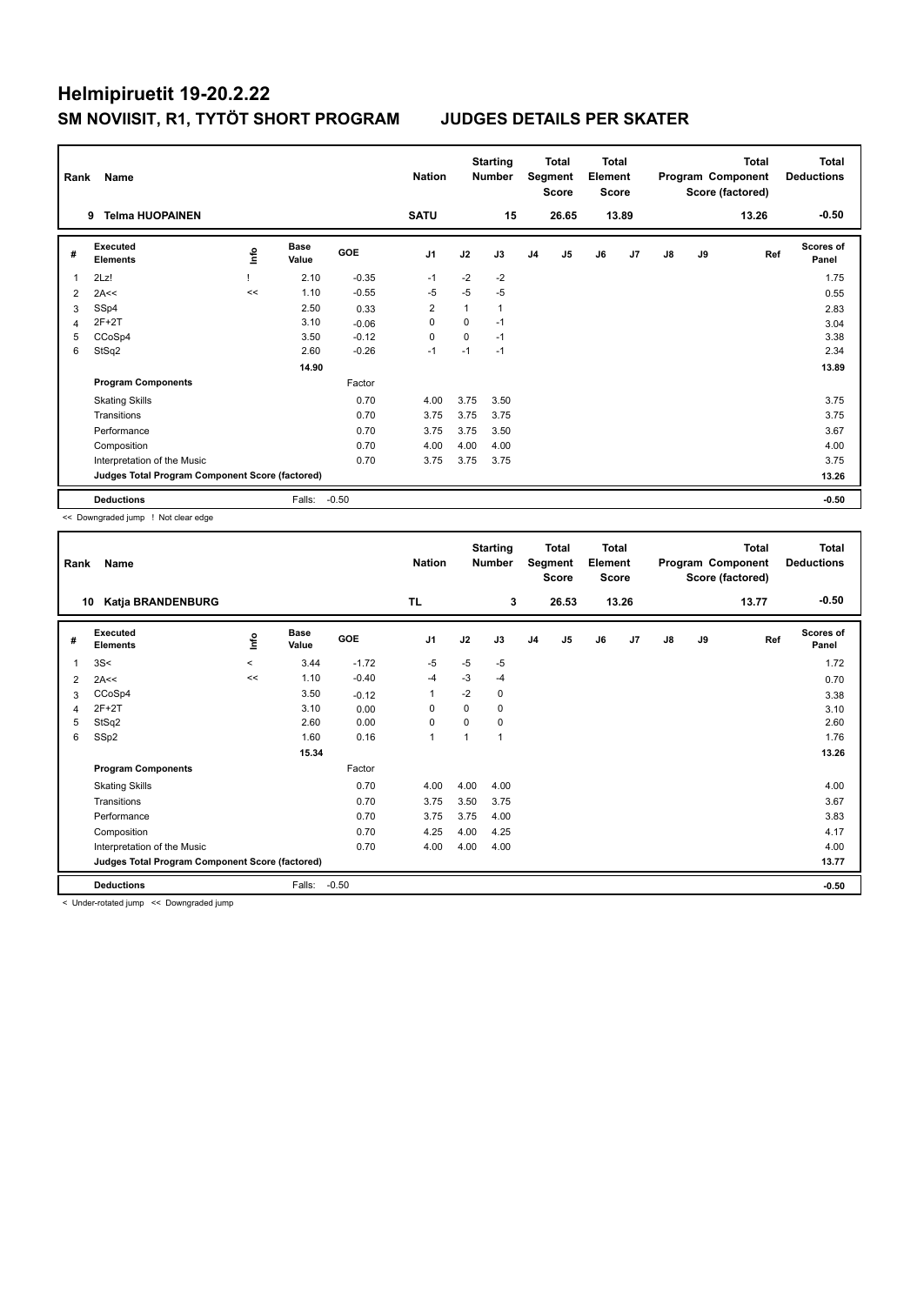|                | Rank<br>Name<br><b>Kiira ALASTALO</b><br>11     |      |                      |            | <b>Nation</b>  |      | <b>Starting</b><br><b>Number</b> |                | <b>Total</b><br>Segment<br><b>Score</b> | Total<br>Element<br><b>Score</b> |       |    |    | <b>Total</b><br>Program Component<br>Score (factored) | <b>Total</b><br><b>Deductions</b> |
|----------------|-------------------------------------------------|------|----------------------|------------|----------------|------|----------------------------------|----------------|-----------------------------------------|----------------------------------|-------|----|----|-------------------------------------------------------|-----------------------------------|
|                |                                                 |      |                      |            | <b>KOTA</b>    |      | $\overline{2}$                   |                | 24.26                                   |                                  | 11.95 |    |    | 12.31                                                 | 0.00                              |
| #              | Executed<br><b>Elements</b>                     | ١nfo | <b>Base</b><br>Value | <b>GOE</b> | J <sub>1</sub> | J2   | J3                               | J <sub>4</sub> | J5                                      | J6                               | J7    | J8 | J9 | Ref                                                   | <b>Scores of</b><br>Panel         |
| 1              | 2A<<                                            | <<   | 1.10                 | $-0.40$    | $-4$           | $-3$ | $-4$                             |                |                                         |                                  |       |    |    |                                                       | 0.70                              |
| $\overline{2}$ | 2Lz!+2Lo                                        |      | 3.80                 | $-0.35$    | $-1$           | $-2$ | $-2$                             |                |                                         |                                  |       |    |    |                                                       | 3.45                              |
| 3              | SSp4                                            |      | 2.50                 | 0.00       | -1             | 0    | $\mathbf{1}$                     |                |                                         |                                  |       |    |    |                                                       | 2.50                              |
| $\overline{4}$ | StSq1                                           |      | 1.80                 | $-0.12$    | $-1$           | $-1$ | $\Omega$                         |                |                                         |                                  |       |    |    |                                                       | 1.68                              |
| 5              | 2F                                              |      | 1.80                 | 0.00       | 0              | 0    | 0                                |                |                                         |                                  |       |    |    |                                                       | 1.80                              |
| 6              | CCoSp2V                                         |      | 1.88                 | $-0.06$    | 0              | $-1$ | 0                                |                |                                         |                                  |       |    |    |                                                       | 1.82                              |
|                |                                                 |      | 12.88                |            |                |      |                                  |                |                                         |                                  |       |    |    |                                                       | 11.95                             |
|                | <b>Program Components</b>                       |      |                      | Factor     |                |      |                                  |                |                                         |                                  |       |    |    |                                                       |                                   |
|                | <b>Skating Skills</b>                           |      |                      | 0.70       | 3.50           | 3.00 | 3.75                             |                |                                         |                                  |       |    |    |                                                       | 3.42                              |
|                | Transitions                                     |      |                      | 0.70       | 3.50           | 3.25 | 3.75                             |                |                                         |                                  |       |    |    |                                                       | 3.50                              |
|                | Performance                                     |      |                      | 0.70       | 3.75           | 3.25 | 3.50                             |                |                                         |                                  |       |    |    |                                                       | 3.50                              |
|                | Composition                                     |      |                      | 0.70       | 3.75           | 3.50 | 4.00                             |                |                                         |                                  |       |    |    |                                                       | 3.75                              |
|                | Interpretation of the Music                     |      |                      | 0.70       | 3.50           | 3.25 | 3.50                             |                |                                         |                                  |       |    |    |                                                       | 3.42                              |
|                | Judges Total Program Component Score (factored) |      |                      |            |                |      |                                  |                |                                         |                                  |       |    |    |                                                       | 12.31                             |
|                | <b>Deductions</b>                               |      |                      |            |                |      |                                  |                |                                         |                                  |       |    |    |                                                       | 0.00                              |

<< Downgraded jump ! Not clear edge

| Rank | Name                                            |    |                      |         | <b>Nation</b>  |      | <b>Starting</b><br><b>Number</b> |                | <b>Total</b><br>Segment<br><b>Score</b> | <b>Total</b><br>Element<br><b>Score</b> |                |               |    | <b>Total</b><br>Program Component<br>Score (factored) | <b>Total</b><br><b>Deductions</b> |
|------|-------------------------------------------------|----|----------------------|---------|----------------|------|----------------------------------|----------------|-----------------------------------------|-----------------------------------------|----------------|---------------|----|-------------------------------------------------------|-----------------------------------|
|      | <b>Maisa REINIKAINEN</b><br>$12 \,$             |    |                      |         | <b>SATU</b>    |      | 10                               |                | 24.23                                   |                                         | 10.75          |               |    | 13.48                                                 | 0.00                              |
| #    | Executed<br><b>Elements</b>                     | ۴ů | <b>Base</b><br>Value | GOE     | J <sub>1</sub> | J2   | J3                               | J <sub>4</sub> | J5                                      | J6                                      | J <sub>7</sub> | $\mathsf{J}8$ | J9 | Ref                                                   | <b>Scores of</b><br>Panel         |
| 1    | 2A<<                                            | << | 1.10                 | $-0.55$ | $-5$           | $-5$ | $-5$                             |                |                                         |                                         |                |               |    |                                                       | 0.55                              |
| 2    | 2F                                              |    | 1.80                 | 0.06    | 0              | 1    | 0                                |                |                                         |                                         |                |               |    |                                                       | 1.86                              |
| 3    | CCoSp1                                          |    | 2.00                 | $-0.13$ | $\mathbf 0$    | $-1$ | $-1$                             |                |                                         |                                         |                |               |    |                                                       | 1.87                              |
| 4    | StSq1                                           |    | 1.80                 | $-0.48$ | $-4$           | $-2$ | $-2$                             |                |                                         |                                         |                |               |    |                                                       | 1.32                              |
| 5    | $2Lz+2T$                                        |    | 3.40                 | $-0.14$ | $-1$           | $-1$ | 0                                |                |                                         |                                         |                |               |    |                                                       | 3.26                              |
| 6    | SSp3                                            |    | 2.10                 | $-0.21$ | $-2$           | 0    | $-1$                             |                |                                         |                                         |                |               |    |                                                       | 1.89                              |
|      |                                                 |    | 12.20                |         |                |      |                                  |                |                                         |                                         |                |               |    |                                                       | 10.75                             |
|      | <b>Program Components</b>                       |    |                      | Factor  |                |      |                                  |                |                                         |                                         |                |               |    |                                                       |                                   |
|      | <b>Skating Skills</b>                           |    |                      | 0.70    | 3.50           | 3.75 | 3.75                             |                |                                         |                                         |                |               |    |                                                       | 3.67                              |
|      | Transitions                                     |    |                      | 0.70    | 3.75           | 4.25 | 3.75                             |                |                                         |                                         |                |               |    |                                                       | 3.92                              |
|      | Performance                                     |    |                      | 0.70    | 3.50           | 4.00 | 3.75                             |                |                                         |                                         |                |               |    |                                                       | 3.75                              |
|      | Composition                                     |    |                      | 0.70    | 4.00           | 4.25 | 4.00                             |                |                                         |                                         |                |               |    |                                                       | 4.08                              |
|      | Interpretation of the Music                     |    |                      | 0.70    | 3.50           | 4.00 | 4.00                             |                |                                         |                                         |                |               |    |                                                       | 3.83                              |
|      | Judges Total Program Component Score (factored) |    |                      |         |                |      |                                  |                |                                         |                                         |                |               |    |                                                       | 13.48                             |
|      | <b>Deductions</b>                               |    |                      |         |                |      |                                  |                |                                         |                                         |                |               |    |                                                       | 0.00                              |

<< Downgraded jump